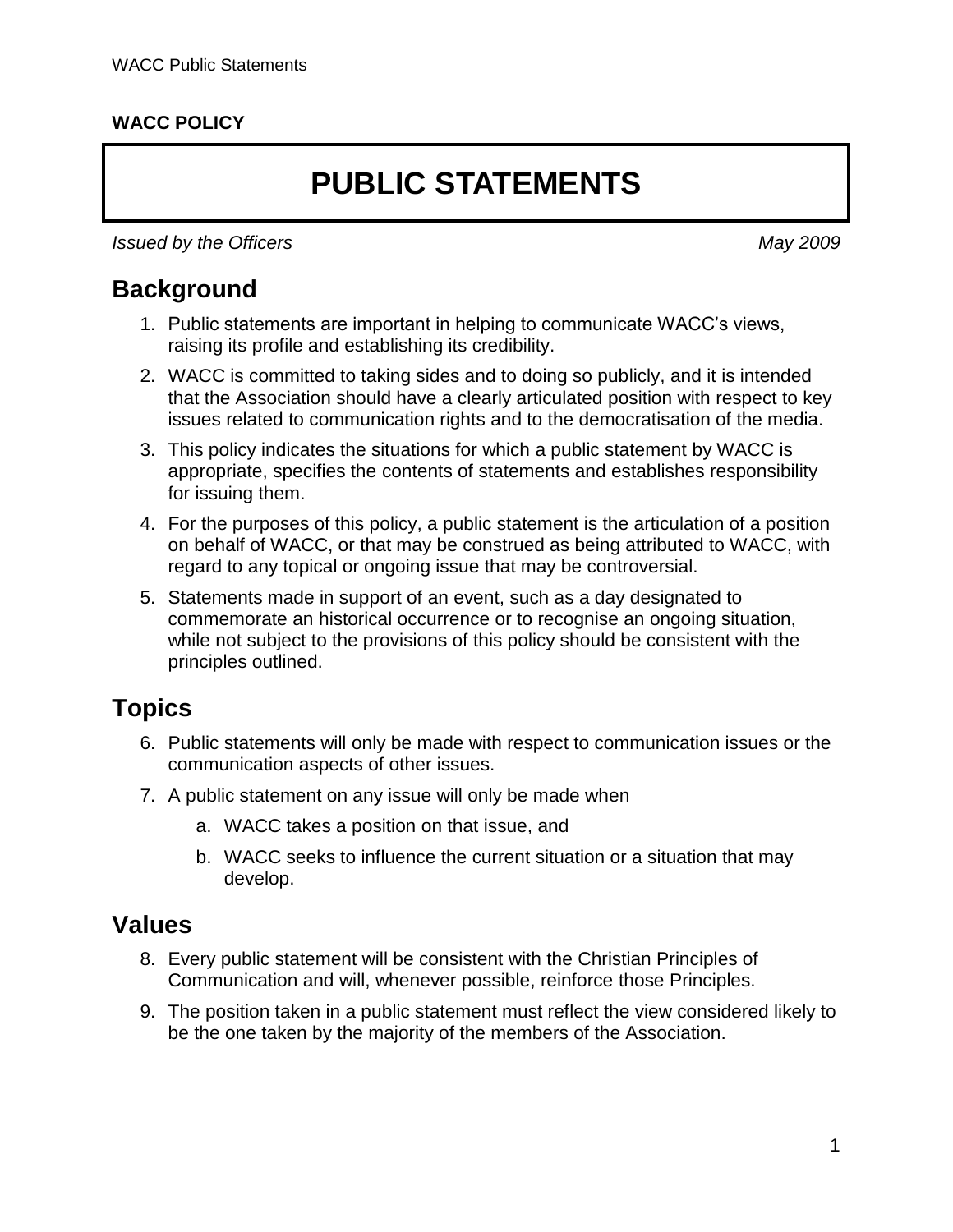### **Format**

10.Each public statement must include, so far as is appropriate, the following:

- a. Clear identification of the issue being address and the specific aspects of the issue about which WACC is concerned,
- b. WACC's view of the situation, indicating what is of concern and what is viewed favourably,
- c. The basis for WACC's concerns with respect to the issue, including the reason for such concerns,
- d. What WACC believes should be done to address the concerns,
- e. An indication, when possible, of the specific actions that can be undertaken to address the concerns
- f. Identification of those who should take action, and
- <span id="page-1-0"></span>g. The time frame within which action should be taken.
- 11.A public statement must make it clear that it has been issued by WACC and must include a brief summary of what the Association is and does.
- 12.Each public statement should include an attributable quote from an appropriate person associated with WACC, usually the President, the General Secretary or a Regional President (for an issue concerning primarily a single Region).
- <span id="page-1-1"></span>13. A public statement will normally be 'signed' by the President<sup>1</sup> and/or the General Secretary<sup>2</sup>.

## **Authorisation**

- 14.The Board of Directors and the Officers acting jointly may issue public statements.
- [1](#page-1-0)5. Any other public statement must be authorised by both the President<sup>1</sup> and the General Secretary<sup>[2](#page-1-1)</sup>.

## **Distribution**

 $\overline{a}$ 

- 16.In order to be effective, a public statement must be brought to the attention of those whom WACC seeks to influence; therefore, such statements will be sent, as appropriate, to the following:
	- a. Those who may be able to take the action that WACC feels is appropriate.
	- b. Those whom WACC wishes to make aware of the situation, and/or

<sup>1</sup> If the President is unavailable, the Vice President or, if necessary when the statement needs to be issued urgently, another Officer.

<sup>&</sup>lt;sup>2</sup> If the General Secretary is unavailable, the Deputy General Secretary or, if necessary when the statement needs to be issued urgently, the acting General Secretary.